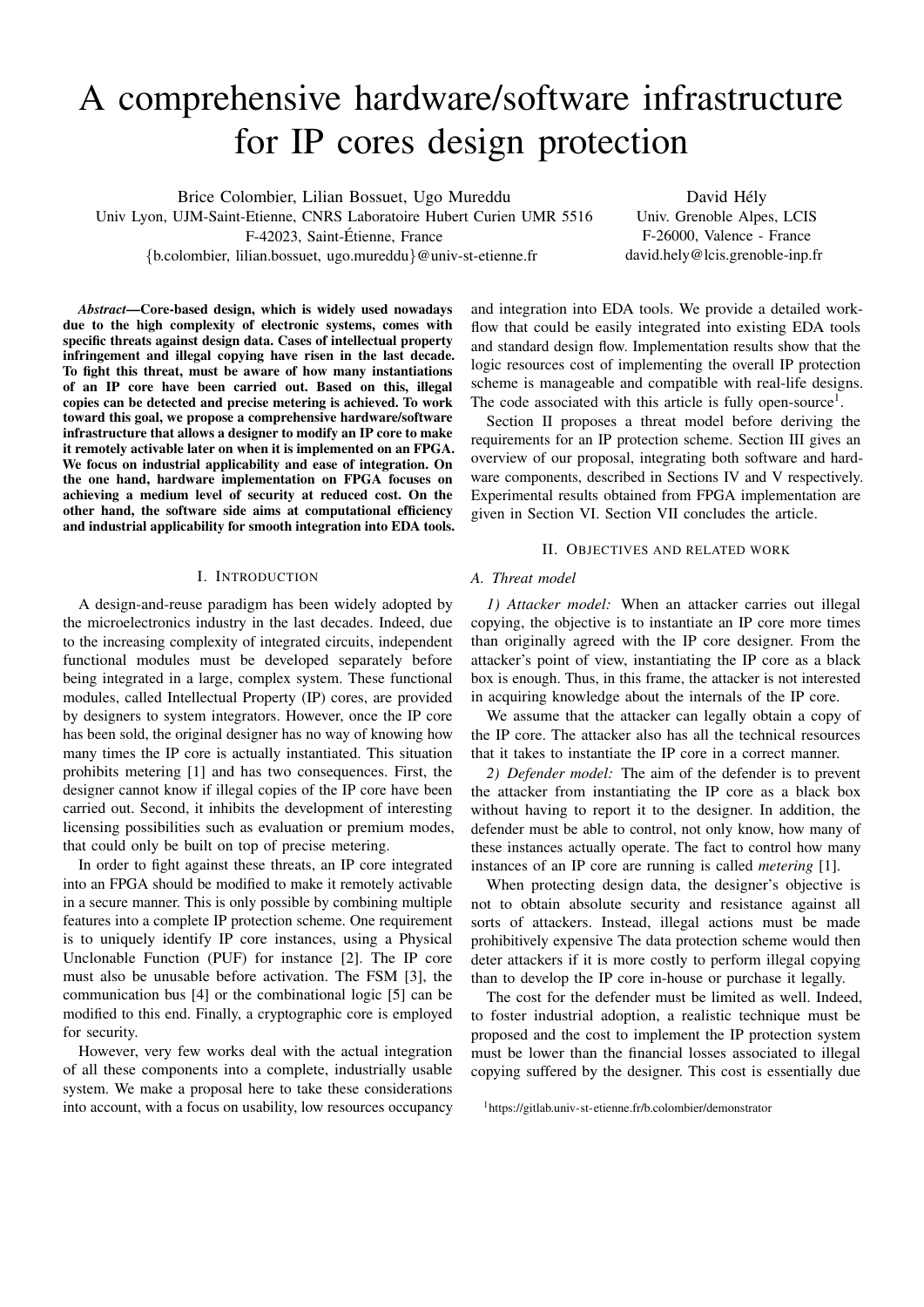to extra logic resources occupied on the hardware side, that should be as lightweight as possible.

# *B. High-level requirements*

Having a threat model allows to define a set of high-level requirements for the IP protection scheme, which should be:

- Easy to use by a legitimate user.
- Hard to circumvent by an attacker.
- Lightweight in logic resources to limit the cost.
- Efficient at making illegal copies unusable.
- Stealthy so that legitimate copies operate normally.
- Integrable in a standard design flow.
- Universal and applicable to all sorts of IP cores.

# *C. Combination of solutions*

Some proposals have been made in the literature that associate several components into an IP protection scheme. In [6], the activation inputs of a logic masking module are controlled by the response obtained from a PUF. This response is compared to a value stored in memory, fed by the system integrator. Following the principles of public key cryptography, the system integrator obtained the PUF response from the designer after it has been encrypted on chip by the designer's public key and decrypted by the designer with his private key. In [7], a locking FSM is used to control the activation inputs of a logic masking module. The transitions between the extra states of the boosted FSM depend on a PUF response. In [8], a boosted FSM in integrated with a PUF, so that the start-up state depends on the PUF response. This makes the set transitions to the original start-up state dependent on the PUF response. Therefore, the set of transitions is device-specific and is a condition to unlock the IP core. Finally, in [9], a key is common to all instances of the IP core. This key is compared to one stored in a non-volatile memory and the result of this comparison triggers the blowing of specific anti-fuses located in the input-output blocks. These associations of previously described solutions are summarised in Table I.

TABLE I: Association of solutions for complete IP protection.

|                                | [6]               | [7]                            | [8]                   | [9]                  |
|--------------------------------|-------------------|--------------------------------|-----------------------|----------------------|
| Identification<br>of IP core   |                   |                                |                       | Global<br>identifier |
| Identification<br>of instances | PUF               | PUF $\&$<br>identifier         | PUF                   |                      |
| Degraded<br>operation          | logic<br>masking  | FSM locking &<br>logic masking | <b>FSM</b><br>locking | Anti-fuse<br>locking |
| Cryptography<br>primitive      | Elliptic<br>curve |                                |                       |                      |

Only one of these solutions [6] relies on a proper cryptography primitive for security. All other solutions are hence not secure. However, an elliptic-curve core, as used in [6], offers strong security guarantees but is very costly to implement. Such long term security primitives are not suited for our case. Instead, mid-term security, typically achieved with 80-bit symmetric keys, is a better trade-off for security at limited cost.

# III. OVERVIEW OF OUR PROPOSAL

Our proposal for an IP protection module is shown in Figure 1. Individual components are detailed next. The typical use case is coming in three distinct steps. At design phase, the IP core is modified so that it can be remotely activated. The module shown in Figure 1 is added. At the enrolment phase, a reference response is obtained from the PUF and stored on a server. This is intrinsic to each device and allows to identify it uniquely. Later on, during the activation phase, the PUF response is generated again and the errors are corrected between the response on the server and the one stored on the device. This PUF response is then used to encrypt an activation word (AW) on the server, that is fed to the device. The lightweight block cipher decrypts it internally, using the PUF response as a symmetric key. The decrypted AW is then fed to the modifications done at the combinational logic level, so that the circuit operates correctly.



Fig. 1: Schematic of the IP protection module

# IV. SOFTWARE COMPONENTS

The software components described below are meant to be integrated into the EDA tools. They consist in modifying the IP core so that it does not operate properly before activation. Since we want the overall IP protection scheme to be as general as possible, we chose to carry out the aforementioned modifications at the combinational level. Extra inputs are then added to the IP core, that must be driven by the correct AW to get the IP core to operate normally. Moreover, for smooth integration into the EDA tools, the computational complexity of these modifications should be limited to make them usable. We investigated combinational logic locking [10] and logic masking [5]. Once the netlist has been modified, an associated AW is obtained and must be stored.

## *A. Combinational logic locking*

Combinational logic locking [10] consists in modifying the combinational logic of an IP core so that its outputs can be controllably forced to a fixed logic value. It is implemented by first converting the IP core netlist into a directed acyclic graph, before identifying the sequences of nodes that propagate a fixed logic value to an output. The computational complexity of this method is limited and very large netlists can be processed. The logic resources overhead brought by inserting the extra logic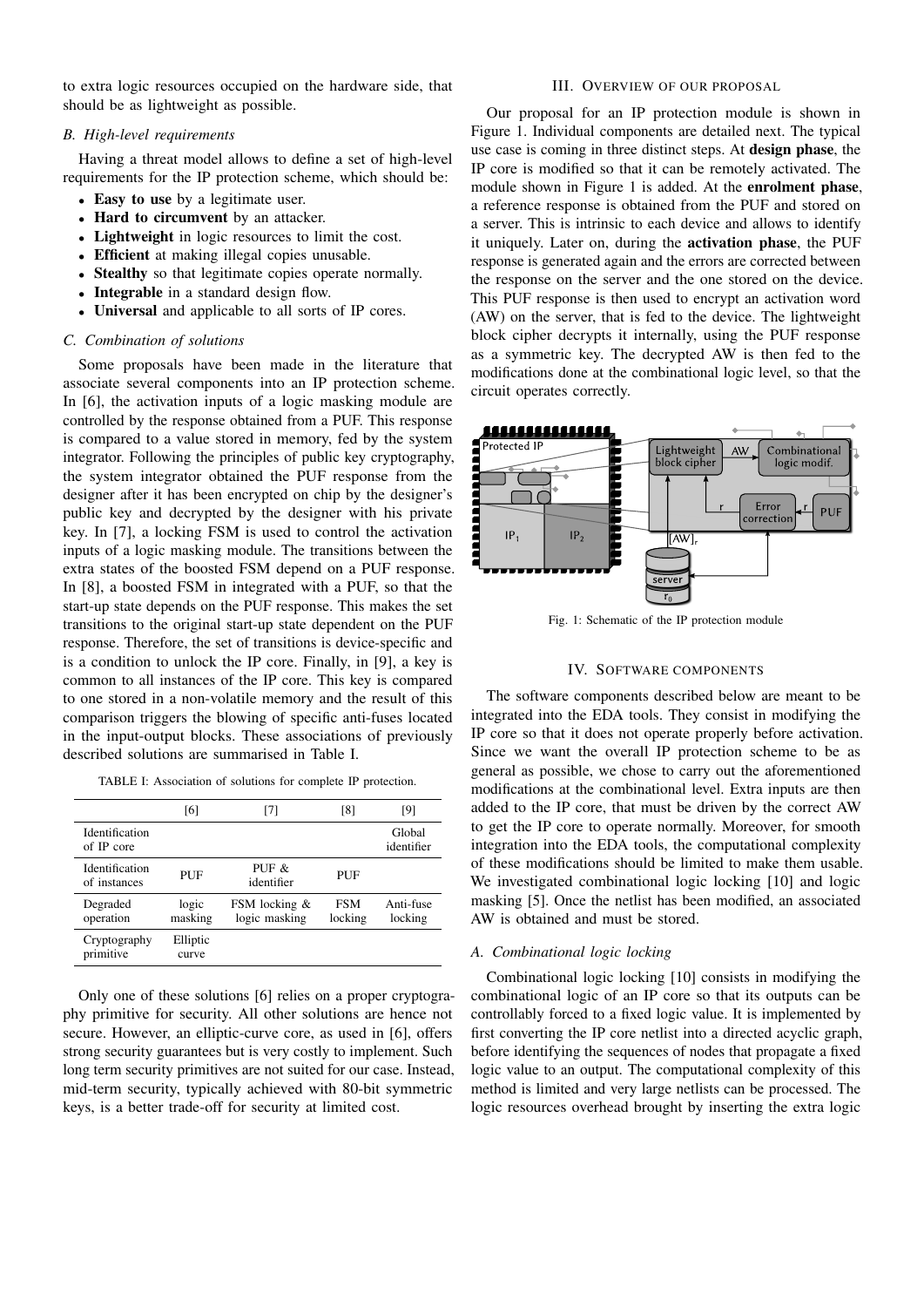gates necessary for combinational logic locking is 2.9% on average. Thus it comes at reasonable cost for the designer.

## *B. Logic masking*

Logic masking [5] aims at inserting XOR/XNOR gates at specific locations in the netlist so that the internal state can be controllably altered if an incorrect value is fed to these gates. Depending on the size of the netlist to analyse, in order to remain computationally feasible, the node selection heuristic can be different. For small netlists of up to 5 000 gates, fault-analysis can be used [11]. However, it quickly becomes computationally impractical. For very large netlists of more than 100 000 gates, random selection, as originally proposed in [5], is the only method that has reasonable runtime. For netlists of intermediate size, recently proposed centrality indicators [12] can be used. The more masking gates are inserted, the more efficient the logic masking is. The designer can then pick the associated logic resources overhead. Figure 2 summarises how an IP core, shown in Figure 2a is modified by logic locking (see Figure 2b) or by logic masking (see Figure 2c).



Fig. 2: Modifications of combinational logic for IP protection with additional inputs and logic gates in orange.

#### V. HARDWARE COMPONENTS

After the IP core has been modified by combinational logic locking or logic masking, it cannot be directly used as is. Indeed, exposing the activation input directly makes the modified IP core subject to attacks aiming at recovering the AW [13]. Moreover, in this case, the AW is the same for every instance of the IP core, preventing metering. Therefore, extra hardware components must be added as well.

# *A. Mandatory components*

*1) Lightweight block cipher:* In order to ensure a sufficient level of security, a cryptographic block is essential. A lightweight block cipher can be used to this end, like PRESENT [14]. In our IP protection scheme, the block cipher is used to decrypt the AW internally and feed it to the logic locking/masking module. The symmetric key, owned both by the server and the device, is the PUF response.

*2) Physical Unclonable Function:* A PUF is integrated in our proposal as well so that individual instances can be identified. We chose to integrate a PUF based on Transient-Effect Ring Oscillators (TERO) [15]. The TERO-PUF exhibits low error-rate and is feasible on multiple FPGA families [16]. However, just like any PUF, its responses are noisy and cannot be used directly as a symmetric key for a lightweight block cipher. An error-correction module is then necessary.

*3) Error-correction module:* A reliable identifier from a PUF response can be obtained with error-correcting codes [17]. However, those require a large amount of logic resources. A recent solution is to use the CASCADE key reconciliation protocol to correct the errors found in PUF responses [18]. It can accommodate the error rate observed for the TERO-PUF.

### *B. Optional components*

Besides the mandatory components described above, some extra modules could be added to enhance the security or bring additional features, at the cost of using more logic resources.

*1) Hash function:* After the error correction has been carried out on the PUF response, some bits of information have been leaked. They prevent the PUF response to be used directly as a cryptographic key. Typically, a large PUF response is requested to account for the leakage induced by the error correction step. Moreover, the responses obtained from the PUF do not have the statistical properties to be used as a cryptographically safe encryption key. Considering the relaxed security requirement of the use case we consider here, this might not be an issue. However, when considering to be in the random oracle model, a hash function can be used to derive a cryptographic key from the PUF response, like in [19] where the SPONGENT lightweight hash function is used. It is up to the designer to decide if the application requires the security brought by the hash function for the extra cost induced in logic resources.

*2) Watermark:* A small watermark can be integrated in the IP core, so that the designer can claim ownership of the IP core. Typically these watermarks are better detected by sidechannel, since this is the less constraining way of verifying it. For example, the watermark can be detected in the power consumption [20] or by electromagnetic analysis [21].

# VI. IMPLEMENTATION RESULTS

We implemented a proof of concept of our IP protection scheme on Intel Cyclone V and Microsemi SmartFusion 2 FPGAs. Implementation results are given in Table II.

TABLE II: Device-side implementation of the IP protection module

|                         | Intel Cyclone V |              | Microsemi SF2 |                   |
|-------------------------|-----------------|--------------|---------------|-------------------|
|                         | 6-LUTs          | <b>DFFs</b>  | $4 - LUTs$    | <b>DFFs</b>       |
| <b>TERO-PUF</b>         | 4841            | 160          | 2258          | 158               |
| Response shift register |                 | 128          | 0             | 128               |
| Communication           | 321             | 2560         | 2664          | 2478              |
| IP protection module    | 444             | 357          | 1030          | 376               |
| MUX indexes 128x7:7     | 301             | $\mathbf{0}$ | 595           | $\mathbf{\Omega}$ |
| MUX response bits 128:1 | 37              |              | 85            |                   |
| One time pad            | 128             |              | 128           |                   |
| AW storage              |                 | 128          | 0             | 128               |
| CASCADE module          |                 |              |               |                   |
| Controller              | 104             | 90           | 101           | 69                |
| Total                   | 5606            | 2949         | 5746          | 2803              |

The TERO-PUF is the most expensive primitive in terms of logic resources. However, this heavy cost is due to the lack of flexibility offered by FPGAs when it comes to implement PUFs, and is hence very platform-specific. Similarly, the cost of the communication system could be greatly reduced as well. The